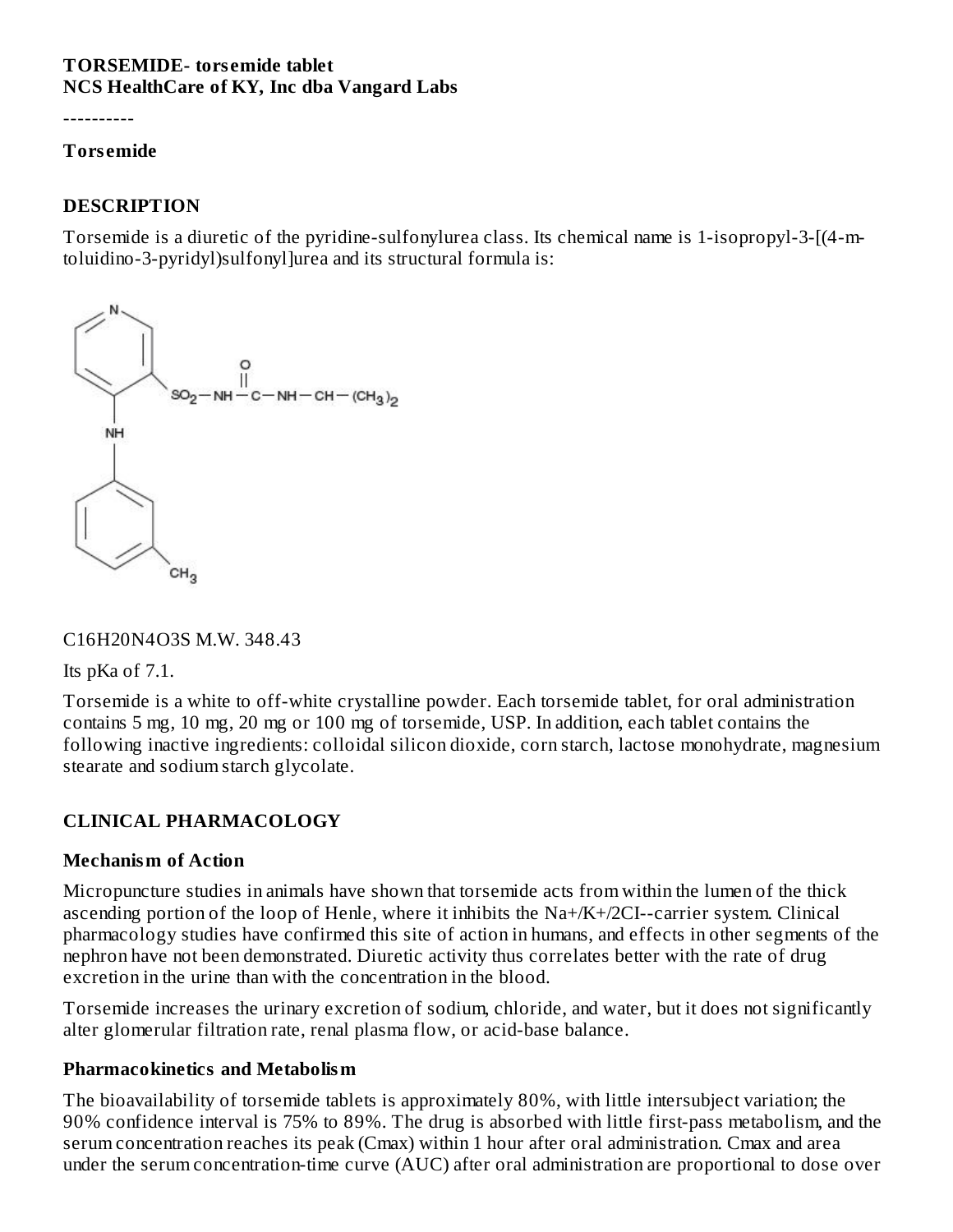the range of 2.5 mg to 200 mg. Simultaneous food intake delays the time to Cmax by about 30 minutes, but overall bioavailability (AUC) and diuretic activity are unchanged. Absorption is essentially unaffected by renal or hepatic dysfunction.

The volume of distribution of torsemide is 12 liters to 15 liters in normal adults or in patients with mild to moderate renal failure or congestive heart failure. In patients with hepatic cirrhosis, the volume of distribution is approximately doubled.

In normal subjects the elimination half-life of torsemide is approximately 3.5 hours. Torsemide is cleared from the circulation by both hepatic metabolism (approximately 80% of total clearance) and excretion into the urine (approximately 20% of total clearance in patients with normal renal function). The major metabolite in humans is the carboxylic acid derivative, which is biologically inactive. Two of the lesser metabolites possess some diuretic activity, but for practical purposes metabolism terminates the action of the drug.

Because torsemide is extensively bound to plasma protein (> 99%), very little enters tubular urine via glomerular filtration. Most renal clearance of torsemide occurs via active secretion of the drug by the proximal tubules into tubular urine.

In patients with decompensated congestive heart failure, hepatic and renal clearance are both reduced, probably because of hepatic congestion and decreased renal plasma flow, respectively. The total clearance of torsemide is approximately 50% of that seen in healthy volunteers, and the plasma half-life and AUC are correspondingly increased. Because of reduced renal clearance, a smaller fraction of any given dose is delivered to the intraluminal site of action, so at any given dose there is less natriuresis in patients with congestive heart failure than in normal subjects.

In patients with renal failure, renal clearance of torsemide is markedly decreased but total plasma clearance is not significantly altered. A smaller fraction of the administered dose is delivered to the intraluminal site of action, and the natriuretic action of any given dose of diuretic is reduced. A diuretic response in renal failure may still be achieved if patients are given higher doses. The total plasma clearance and elimination half-life of torsemide remain normal under the conditions of impaired renal function because metabolic elimination by the liver remains intact.

In patients with hepatic cirrhosis, the volume of distribution, plasma half-life, and renal clearance are all increased, but total clearance is unchanged.

The pharmacokinetic profile of torsemide in healthy elderly subjects is similar to that in young subjects except for a decrease in renal clearance related to the decline in renal function that commonly occurs with aging. However, total plasma clearance and elimination half-life remain unchanged.

## **CLINICAL STUDIES**

### **Clinical Effects**

With oral dosing, the onset of diuresis occurs within 1 hour and the peak effect occurs during the first or second hour and diuresis lasts about 6 to 8 hours. In healthy subjects given single doses, the doseresponse relationship for sodium excretion is linear over the dose range of 2.5 mg to 20 mg. The increase in potassium excretion is negligible after a single dose of up to 10 mg and only slight (5 mEq to 15 mEq) after a single dose of 20 mg.

## **Congestive Heart Failure**

Torsemide has been studied in controlled trials in patients with New York Heart Association Class II to Class IV congestive heart failure. Patients who received 10 mg to 20 mg of daily torsemide in these studies achieved significantly greater reductions in weight and edema than did patients who received placebo.

### **Nonanuric Renal Failure**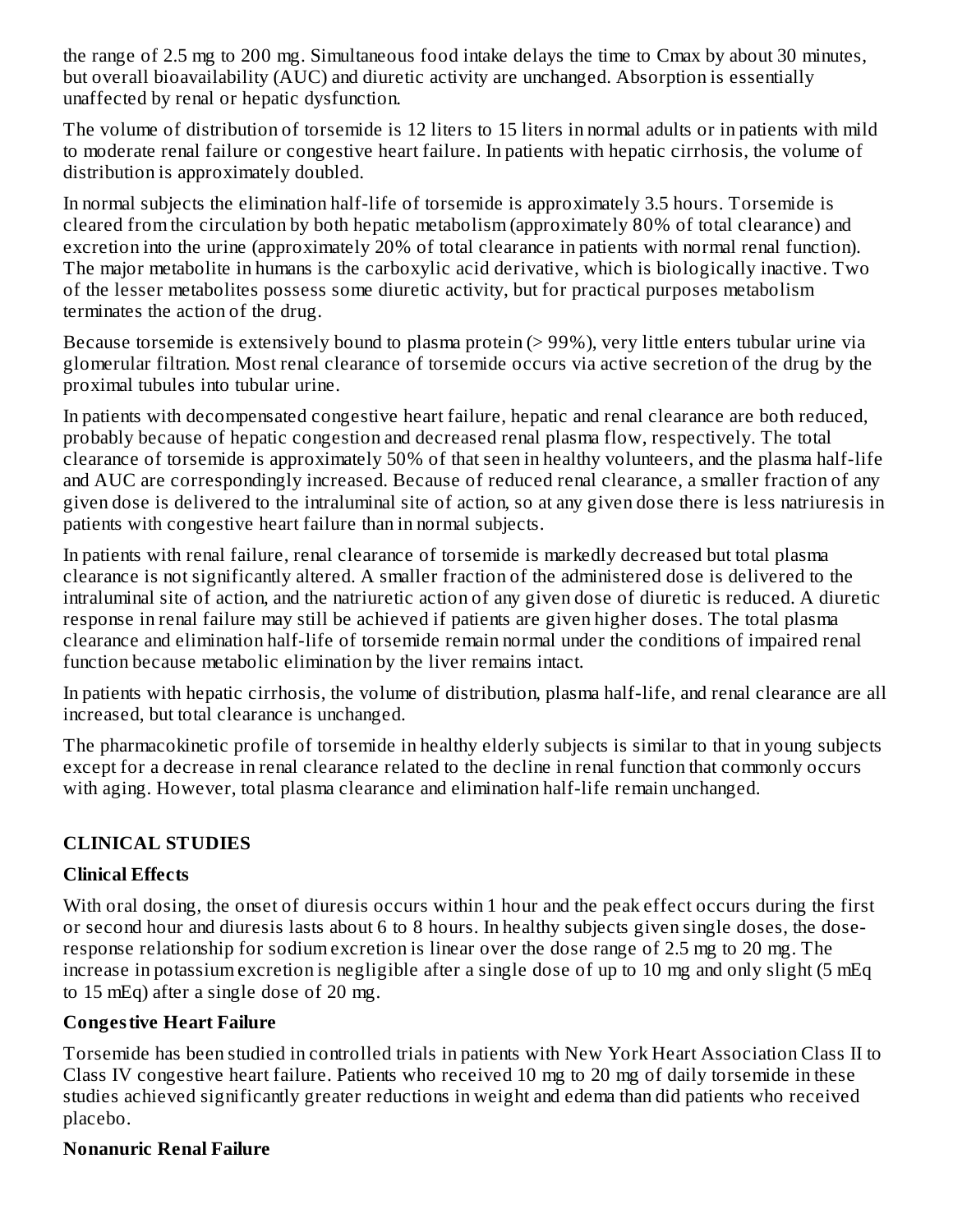In single-dose studies in patients with nonanuric renal failure, high doses of torsemide (20 mg to 200 mg) caused marked increases in water and sodium excretion. In patients with nonanuric renal failure, severe enough to require hemodialysis, chronic treatment with up to 200 mg of daily torsemide has not been shown to change steady-state fluid retention. When patients in a study of acute renal failure received total daily doses of 520 mg to 1200 mg of torsemide, 19% experienced seizures. Ninety-six patients were treated in this study; 6/32 treated with torsemide experienced seizures, 6/32 treated with comparably high doses of furosemide experienced seizures, and 1/32 treated with placebo experienced a seizure.

## **Hepatic Cirrhosis**

When given with aldosterone antagonists, torsemide also caused increases in sodium and fluid excretion in patients with edema or ascites due to hepatic cirrhosis. Urinary sodium excretion rate relative to the urinary excretion rate of torsemide is less in cirrhotic patients than in healthy subjects (possibly because of the hyperaldosteronism and resultant sodium retention that are characteristic of portal hypertension and ascites). However, because of the increased renal clearance of torsemide in patients with hepatic cirrhosis, these factors tend to balance each other, and the result is an overall natriuretic response that is similar to that seen in healthy subjects. Chronic use of any diuretic in hepatic disease has not been studied in adequate and well-controlled trials.

## **Ess ential Hypertension**

In patients with essential hypertension, torsemide has been shown in controlled studies to lower blood pressure when administered once a day at doses of 5 mg to 10 mg. The antihypertensive effect is near maximal after 4 to 6 weeks of treatment, but it may continue to increase for up to 12 weeks. Systolic and diastolic supine and standing blood pressures are all reduced. There is no significant orthostatic effect, and there is only a minimal peak-trough difference in blood pressure reduction.

The antihypertensive effects of torsemide are, like those of other diuretics, on the average greater in black patients (a low-renin population) than in nonblack patients.

When torsemide is first administered, daily urinary sodium excretion increases for at least a week. With chronic administration, however, daily sodium loss comes into balance with dietary sodium intake. If the administration of torsemide is suddenly stopped, blood pressure returns to pretreatment levels over several days, without overshoot.

Torsemide has been administered together with β-adrenergic blocking agents, ACE inhibitors, and calcium-channel blockers. Adverse drug interactions have not been observed, and special dosage adjustment has not been necessary.

## **INDICATIONS AND USAGE**

Torsemide tablets are indicated for the treatment of edema associated with congestive heart failure, renal disease, or hepatic disease. Use of torsemide has been found to be effective for the treatment of edema associated with chronic renal failure. Chronic use of any diuretic in hepatic disease has not been studied in adequate and well-controlled trials.

Torsemide tablets are indicated for the treatment of hypertension alone or in combination with other antihypertensive agents.

## **CONTRAINDICATIONS**

Torsemide tablets are contraindicated in patients with known hypersensitivity to torsemide or to sulfonylureas.

Torsemide tablets are contraindicated in patients who are anuric.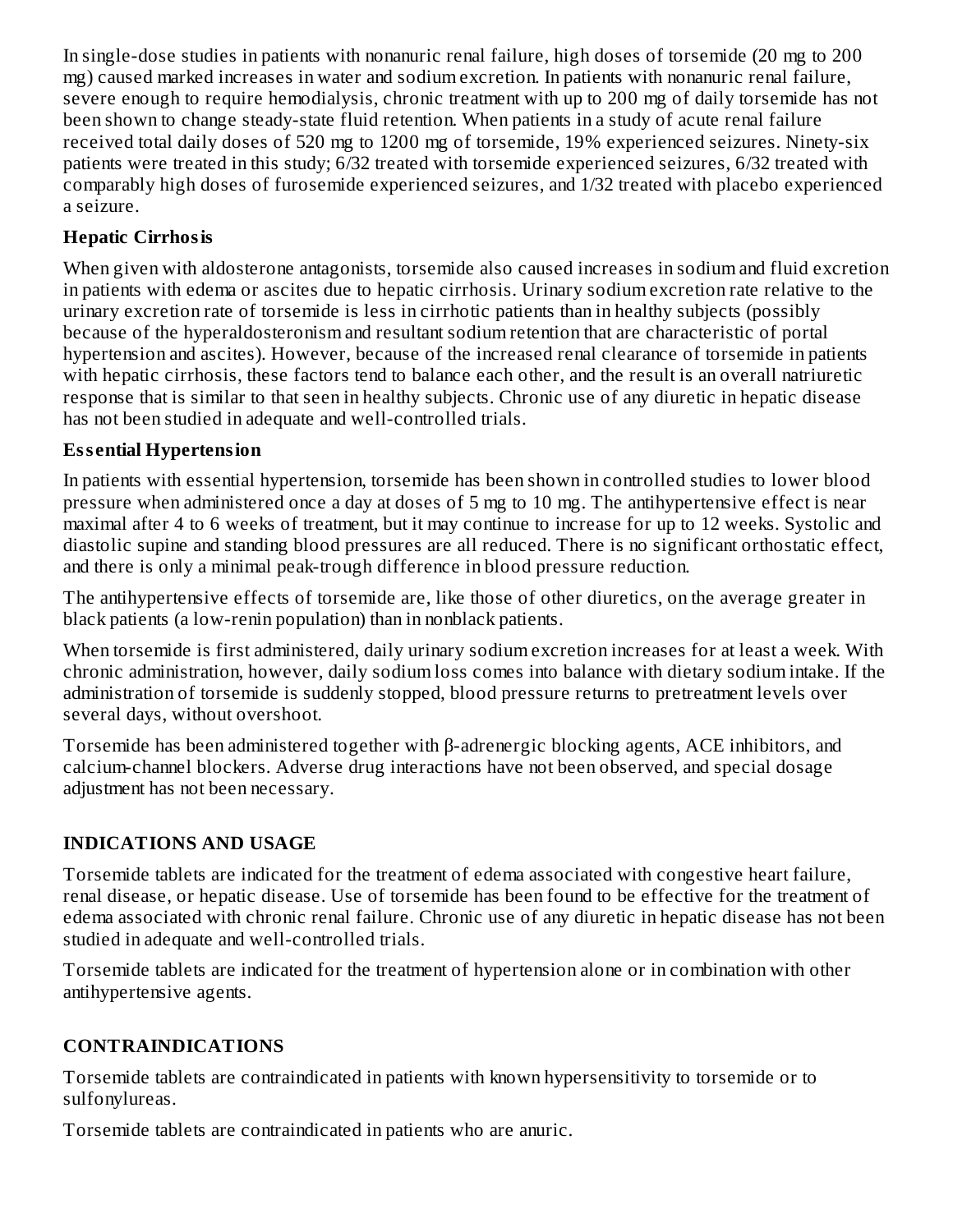### **WARNINGS**

### **Hepatic Dis eas e With Cirrhosis and As cites**

Torsemide should be used with caution in patients with hepatic disease with cirrhosis and ascites, since sudden alterations of fluid and electrolyte balance may precipitate hepatic coma. In these patients, diuresis with torsemide (or any other diuretic) is best initiated in the hospital. To prevent hypokalemia and metabolic alkalosis, an aldosterone antagonist or potassium-sparing drug should be used concomitantly with torsemide.

### **Ototoxicity**

Tinnitus and hearing loss (usually reversible) have been observed after rapid intravenous injection of other loop diuretics and have also been observed after oral torsemide. It is not certain that these events were attributable to torsemide. Ototoxicity has also been seen in animal studies when very high plasma levels of torsemide were induced.

#### **Volume and Electrolyte Depletion**

Patients receiving diuretics should be observed for clinical evidence of electrolyte imbalance, hypovolemia, or prerenal azotemia. Symptoms of these disturbances may include one or more of the following: dryness of the mouth, thirst, weakness, lethargy, drowsiness, restlessness, muscle pains or cramps, muscular fatigue, hypotension, oliguria, tachycardia, nausea, and vomiting. Excessive diuresis may cause dehydration, blood-volume reduction, and possibly thrombosis and embolism, especially in elderly patients. In patients who develop fluid and electrolyte imbalances, hypovolemia, or prerenal azotemia, the observed laboratory changes may include hyper- or hyponatremia, hyper- or hypochloremia, hyper- or hypokalemia, acid-base abnormalities, and increased blood urea nitrogen (BUN). If any of these occur, torsemide should be discontinued until the situation is corrected; torsemide may be restarted at a lower dose.

In controlled studies in the United States, torsemide was administered to hypertensive patients at doses of 5 mg or 10 mg daily. After 6 weeks at these doses, the mean decrease in serum potassium was approximately 0.1 mEq/L. The percentage of patients who had a serum potassium level below 3.5 mEq/L at any time during the studies was essentially the same in patients who received torsemide (1.5%) as in those who received placebo (3%). In patients followed for 1 year, there was no further change in mean serum potassium levels. In patients with congestive heart failure, hepatic cirrhosis, or renal disease treated with torsemide at doses higher than those studied in United States antihypertensive trials, hypokalemia was observed with greater frequency, in a dose-related manner.

In patients with cardiovascular disease, especially those receiving digitalis glycosides, diureticinduced hypokalemia may be a risk factor for the development of arrhythmias. The risk of hypokalemia is greatest in patients with cirrhosis of the liver, in patients experiencing a brisk diuresis, in patients who are receiving inadequate oral intake of electrolytes, and in patients receiving concomitant therapy with corticosteroids or ACTH.

Periodic monitoring of serum potassium and other electrolytes is advised in patients treated with torsemide.

#### **PRECAUTIONS**

**General Laboratory Values** Potassium: See **WARNINGS**. **Calcium**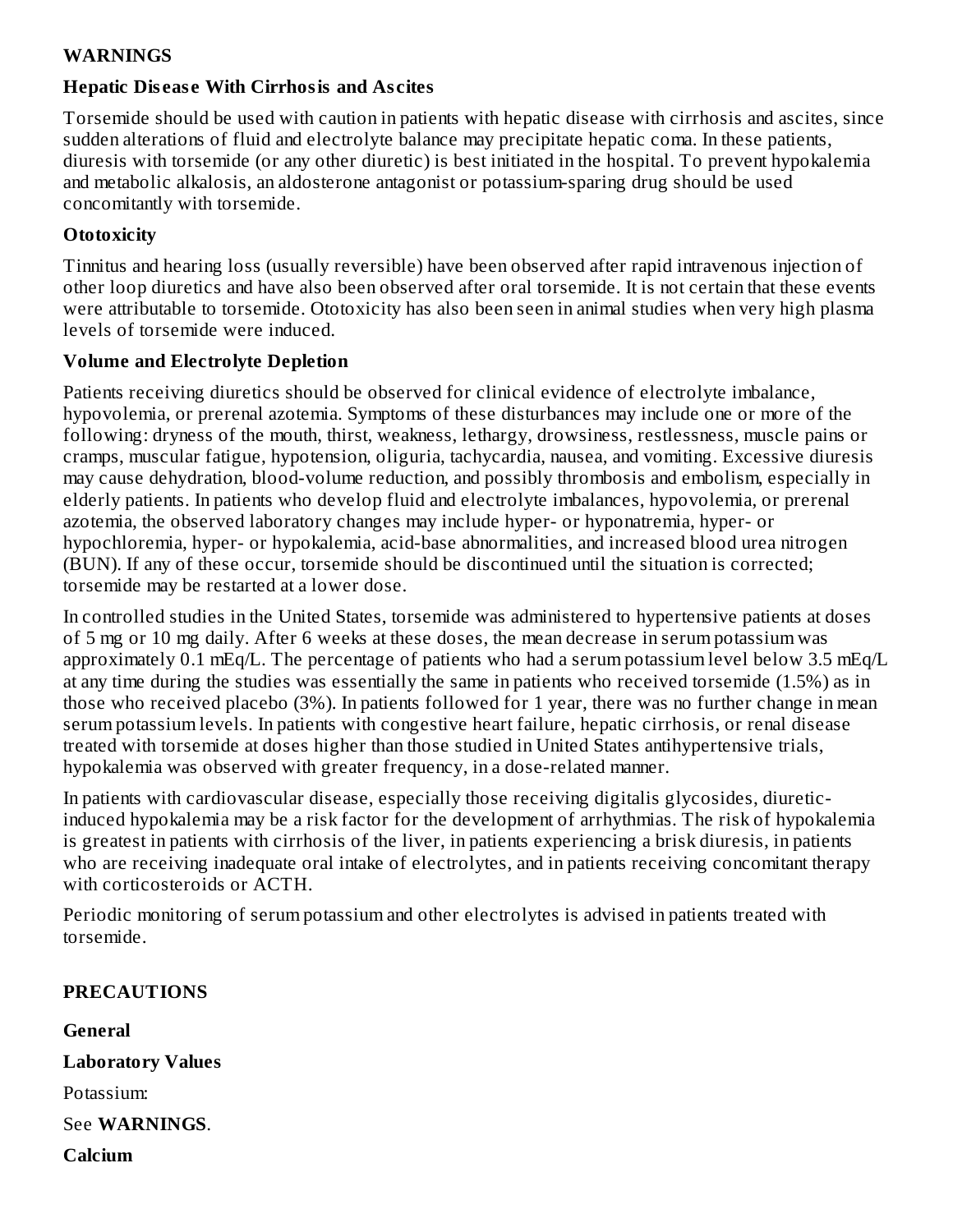Single doses of torsemide increased the urinary excretion of calcium by normal subjects, but serum calcium levels were slightly increased in 4 to 6 week hypertension trials. In a long-term study of patients with congestive heart failure, the average 1 year change in serum calcium was a decrease of 0.10 mg/dL (0.02 mmol/L). Among 426 patients treated with torsemide for an average of 11 months, hypocalcemia was not reported as an adverse event.

### **Magnesium**

Single doses of torsemide caused healthy volunteers to increase their urinary excretion of magnesium, but serum magnesium levels were slightly increased in 4 to 6 week hypertension trials. In long-term hypertension studies, the average 1 year change in serum magnesium was an increase of 0.03 mg/dL (0.01 mmol/L). Among 426 patients treated with torsemide for an average of 11 months, one case of hypomagnesemia (1.3 mg/dL [0.53 mmol/L]) was reported as an adverse event.

In a long-term clinical study of torsemide in patients with congestive heart failure, the estimated annual change in serum magnesium was an increase of 0.2 mg/dL (0.08 mmol/L), but these data are confounded by the fact that many of these patients received magnesium supplements. In a 4 week study in which magnesium supplementation was not given, the rate of occurrence of serum magnesium levels below 1.7 mg/dL (0.70 mmol/L) was 6% and 9% in the groups receiving 5 mg and 10 mg of torsemide, respectively.

## **Blood Urea Nitrogen (BUN), Creatinine and Uric Acid**

Torsemide produces small dose-related increases in each of these laboratory values. In hypertensive patients who received 10 mg of torsemide daily for 6 weeks, the mean increase in blood urea nitrogen was 1.8 mg/dL (0.6 mmol/L), the mean increase in serum creatinine was 0.05 mg/dL (4 mmol/L), and the mean increase in serum uric acid was 1.2 mg/dL (70 mmol/L). Little further change occurred with longterm treatment, and all changes reversed when treatment was discontinued.

Symptomatic gout has been reported in patients receiving torsemide, but its incidence has been similar to that seen in patients receiving placebo.

## **Glucos e**

Hypertensive patients who received 10 mg of daily torsemide experienced a mean increase in serum glucose concentration of 5.5 mg/dL (0.3 mmol/L) after 6 weeks of therapy, with a further increase of 1.8 mg/dL (0.1 mmol/L) during the subsequent year. In long-term studies in diabetics, mean fasting glucose values were not significantly changed from baseline. Cases of hyperglycemia have been reported but are uncommon.

## **Serum Lipids**

In the controlled short-term hypertension studies in the United States, daily doses of 5 mg, 10 mg, and 20 mg of torsemide were associated with increases in total plasma cholesterol of 4, 4, and 8 mg/dL (0.10 to 0.20 mmol/L), respectively. The changes subsided during chronic therapy. In the same shortterm hypertension studies, daily doses of 5 mg, 10 mg and 20 mg of torsemide were associated with mean increases in plasma triglycerides of 16, 13 and 71 mg/dL (0.15 to 0.80 mmol/L), respectively.

In long-term studies of 5 mg to 20 mg of torsemide daily, no clinically significant differences from baseline lipid values were observed after 1 year of therapy.

## **Other**

In long-term studies in hypertensive patients, torsemide has been associated with small mean decreases in hemoglobin, hematocrit, and erythrocyte count and small mean increases in white blood cell count, platelet count, and serum alkaline phosphatase. Although statistically significant, all of these changes were medically inconsequential. No significant trends have been observed in any liver enzyme tests other than alkaline phosphatase.

## **Drug Interactions**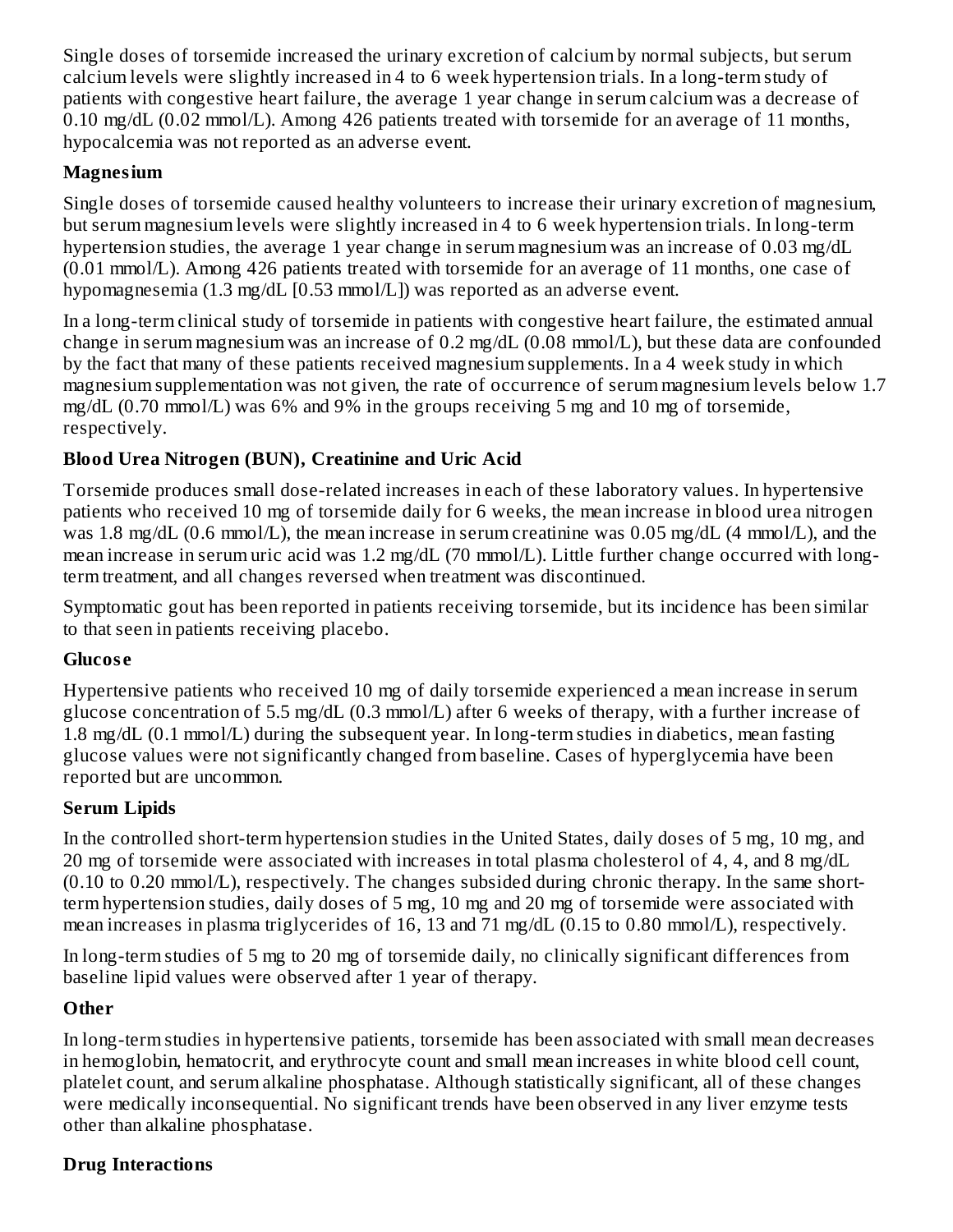In patients with essential hypertension, torsemide has been administered together with beta-blockers, ACE inhibitors, and calcium-channel blockers. In patients with congestive heart failure, torsemide has been administered together with digitalis glycosides, ACE inhibitors, and organic nitrates. None of these combined uses was associated with new or unexpected adverse events.

Torsemide does not affect the protein binding of glyburide or of warfarin, the anticoagulant effect of phenprocoumon (a related coumarin derivative), or the pharmacokinetics of digoxin or carvedilol (a vasodilator/beta-blocker). In healthy subjects, coadministration of torsemide was associated with significant reduction in the renal clearance of spironolactone, with corresponding increases in the AUC. However, clinical experience indicates that dosage adjustment of either agent is not required.

Because torsemide and salicylates compete for secretion by renal tubules, patients receiving high doses of salicylates may experience salicylate toxicity when torsemide is concomitantly administered. Also, although possible interactions between torsemide and nonsteroidal anti-inflammatory agents (including aspirin) have not been studied, coadministration of these agents with another loop diuretic (furosemide) has occasionally been associated with renal dysfunction.

The natriuretic effect of torsemide (like that of many other diuretics) is partially inhibited by the concomitant administration of indomethacin. This effect has been demonstrated for torsemide under conditions of dietary sodium restriction (50 mEq/day) but not in the presence of normal sodium intake (150 mEq/day).

The pharmacokinetic profile and diuretic activity of torsemide are not altered by cimetidine or spironolactone. Coadministration of digoxin is reported to increase the area under the curve for torsemide by 50%, but dose adjustment of torsemide is not necessary.

Concomitant use of torsemide and cholestyramine has not been studied in humans but, in a study in animals, coadministration of cholestyramine decreased the absorption of orally administered torsemide. If torsemide and cholestyramine are used concomitantly, simultaneous administration is not recommended.

Coadministration of probenecid reduces secretion of torsemide into the proximal tubule and thereby decreases the diuretic activity of torsemide.

Other diuretics are known to reduce the renal clearance of lithium, inducing a high risk of lithium toxicity, so coadministration of lithium and diuretics should be undertaken with great caution, if at all. Coadministration of lithium and torsemide has not been studied.

Other diuretics have been reported to increase the ototoxic potential of aminoglycoside antibiotics and of ethacrynic acid, especially in the presence of impaired renal function. These potential interactions with torsemide have not been studied.

## **Carcinogenesis, Mutagenesis, Impairment of Fertility**

No overall increase in tumor incidence was found when torsemide was given to rats and mice throughout their lives at doses up to 9 mg/kg/day (rats) and 32 mg/kg/day (mice). On a body-weight basis, these doses are 27 to 96 times a human dose of 20 mg; on a body-surface-area basis, they are 5 to 8 times this dose. In the rat study, the high-dose female group demonstrated renal tubular injury, interstitial inflammation, and a statistically significant increase in renal adenomas and carcinomas. The tumor incidence in this group was, however, not much higher than the incidence sometimes seen in historical controls. Similar signs of chronic non-neoplastic renal injury have been reported in high-dose animal studies of other diuretics such as furosemide and hydrochlorothiazide.

No mutagenic activity was detected in any of a variety of in vivo and in vitro tests of torsemide and its major human metabolite. The tests included the Ames test in bacteria (with and without metabolic activation), tests for chromosome aberrations and sister-chromatid exchanges in human lymphocytes, tests for various nuclear anomalies in cells found in hamster and murine bone marrow, tests for unscheduled DNA synthesis in mice and rats, and others.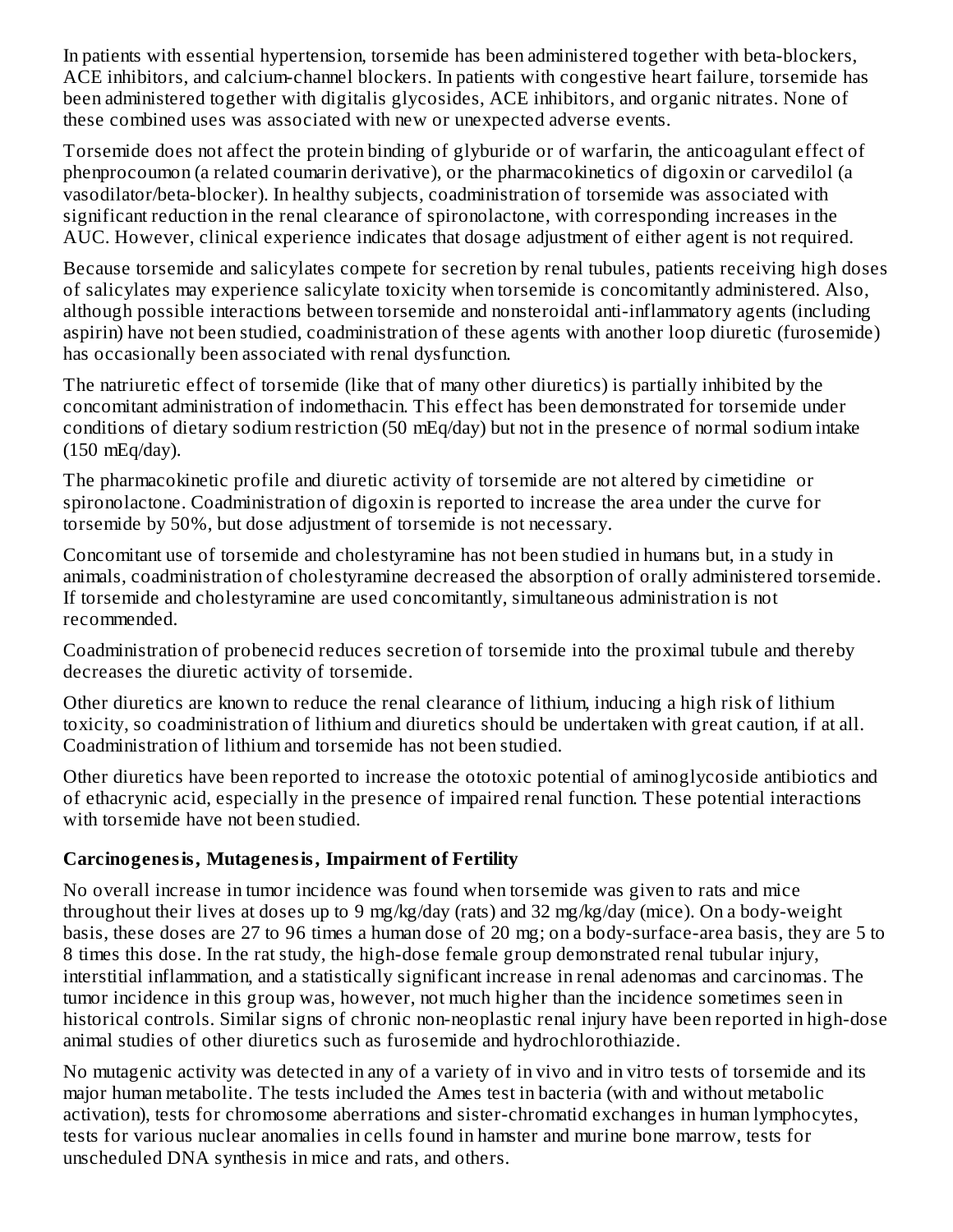In doses up to 25 mg/kg/day (75 times a human dose of 20 mg on a body-weight basis; 13 times this dose on a body-surface-area basis), torsemide had no adverse effect on the reproductive performance of male or female rats.

## **Pregnancy**

## **Pregnancy category B**

There was no fetotoxicity or teratogenicity in rats treated with up to 5 mg/kg/day of torsemide (on a mg/kg basis, this is 15 times a human dose of 20 mg/day; on a mg/m2 basis, the animal dose is 10 times the human dose), or in rabbits, treated with 1.6 mg/kg/day (on a mg/kg basis, 5 times the human dose of 20 mg/kg/day; on a mg/m2 basis, 1.7 times this dose). Fetal and maternal toxicity (decrease in average body weight, increase in fetal resorption and delayed fetal ossification) occurred in rabbits and rats given doses 4 (rabbits) and 5 (rats) times larger. Adequate and well-controlled studies have not been carried out in pregnant women. Because animal reproduction studies are not always predictive of human response, this drug should be used during pregnancy only if clearly needed.

## **Labor and Delivery**

The effect of torsemide on labor and delivery is unknown.

## **Nursing Mothers**

It is not known whether torsemide is excreted in human milk. Because many drugs are excreted in human milk, caution should be exercised when torsemide is administered to a nursing woman.

## **Pediatric Us e**

Safety and effectiveness in pediatric patients have not been established.

Administration of another loop diuretic to severely premature infants with edema due to patent ductus arteriosus and hyaline membrane disease has occasionally been associated with renal calcifications, sometimes barely visible on X-ray but sometimes in staghorn form, filling the renal pelves. Some of these calculi have been dissolved, and hypercalciuria has been reported to have decreased, when chlorothiazide has been coadministered along with the loop diuretic. In other premature neonates with hyaline membrane disease, another loop diuretic has been reported to increase the risk of persistent patent ductus arteriosus, possibly through a prostaglandin-E-mediated process. The use of torsemide in such patients has not been studied.

## **Geriatric Us e**

Of the total number of patients who received torsemide in United States clinical studies, 24% were 65 or older while about 4% were 75 or older. No specific age-related differences in effectiveness or safety were observed between younger patients and elderly patients.

## **ADVERSE REACTIONS**

### **To report SUSPECTED ADVERSE REACTIONS, contact TEVA USA, PHARMACOVIGILANCE at 1-888-838-2872, X6351 or drug.safety@tevausa.com; or FDA at 1- 800-FDA-1088 or www.fda.gov/medwatch.**

At the time of approval, torsemide had been evaluated for safety in approximately 4000 subjects: over 800 of these subjects received torsemide for at least 6 months, and over 380 were treated for more than 1 year. Among these subjects were 564 who received torsemide during United States-based trials in which 274 other subjects received placebo.

The reported side effects of torsemide were generally transient, and there was no relationship between side effects and age, sex, race, or duration of therapy. Discontinuation of therapy due to side effects occurred in 3.5% of United States patients treated with torsemide and in 4.4% of patients treated with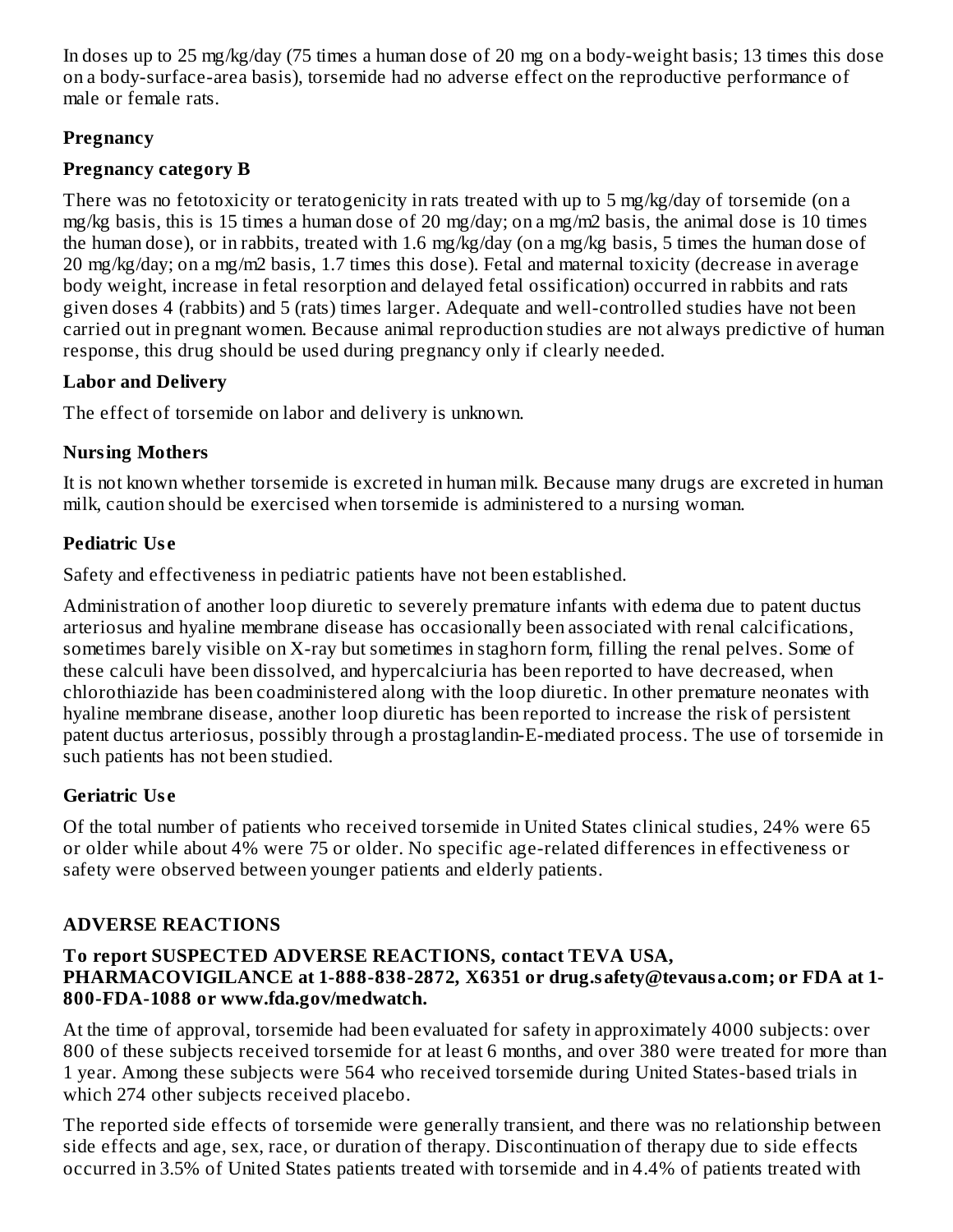placebo. In studies conducted in the United States and Europe, discontinuation rates due to side effects were 3.0% (38/1250) with torsemide and 3.4% (13/380) with furosemide in patients with congestive heart failure, 2.0% (8/409) with torsemide and 4.8% (11/230) with furosemide in patients with renal insufficiency, and 7.6% (13/170) with torsemide and 0% (0/33) with furosemide in patients with cirrhosis.

The most common reasons for discontinuation of therapy with torsemide were (in descending order of frequency) dizziness, headache, nausea, weakness, vomiting, hyperglycemia, excessive urination, hyperuricemia, hypokalemia, excessive thirst, hypovolemia, impotence, esophageal hemorrhage, and dyspepsia. Dropout rates for these adverse events ranged from 0.1% to 0.5%.

The side effects considered possibly or probably related to study drug that occurred in United States placebo-controlled trials in more than 1% of patients treated with torsemide are shown in **Table 1**.

| Torsemide (N = 564) Placebo (N = 274) |     |
|---------------------------------------|-----|
| 7.3                                   | 9.1 |
| 6.7<br><b>Excessive Urination</b>     | 2.2 |
| 3.2                                   | 4.0 |
| 2.8                                   | 2.2 |
| 2.0                                   | 1.5 |
| 2.0                                   | 1.1 |
| 2.0                                   | 0.4 |
| 2.0                                   | 1.5 |
| 1.8                                   | 0.7 |
| 1.8                                   | 0.4 |
| 1.8                                   | 0.7 |
| 1.6                                   | 0.7 |
| 1.6                                   | 0.7 |
| 1.6                                   | 1.5 |
| 1.2                                   | 0.4 |
| 1.2                                   | 1.8 |
| 1.1                                   | 1.1 |
| 1.1                                   | 0.4 |
|                                       |     |

#### **Table 1. Reactions Possibly or Probably Drug-Related United States Placebo-Controlled Studies Incidence (Percentages of Patients)**

The daily doses of torsemide used in these trials ranged from 1.25 mg to 20 mg, with most patients receiving 5 mg to 10 mg; the duration of treatment ranged from 1 to 52 days, with a median of 41 days. Of the side effects listed in the table, only 'excessive urination' occurred significantly more frequently in patients treated with torsemide than in patients treated with placebo. In the placebo-controlled hypertension studies whose design allowed side-effect rates to be attributed to dose, excessive urination was reported by 1% of patients receiving placebo, 4% of those treated with 5 mg of daily torsemide, and 15% of those treated with 10 mg. The complaint of excessive urination was generally not reported as an adverse event among patients who received torsemide for cardiac, renal, or hepatic failure.

Serious adverse events reported in the clinical studies for which a drug relationship could not be excluded were atrial fibrillation, chest pain, diarrhea, digitalis intoxication, gastrointestinal hemorrhage, hyperglycemia, hyperuricemia, hypokalemia, hypotension, hypovolemia, shunt thrombosis,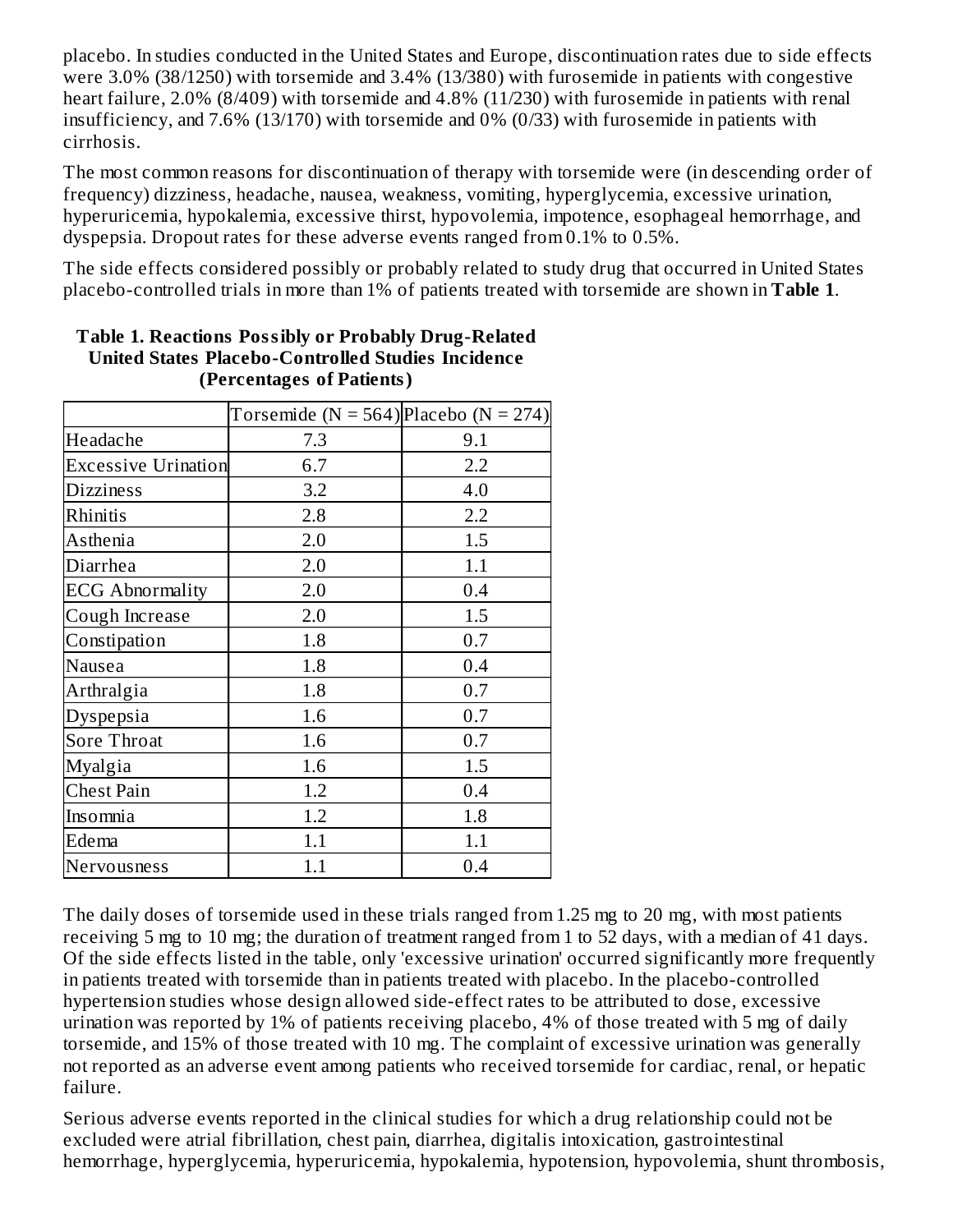rash, rectal bleeding, syncope, and ventricular tachycardia.

Angioedema has been reported in a patient exposed to torsemide who was later found to be allergic to sulfa drugs.

Of the adverse reactions during placebo-controlled trials listed without taking into account assessment of relatedness to drug therapy, arthritis and various other nonspecific musculoskeletal problems were more frequently reported in association with torsemide than with placebo, even though gout was somewhat more frequently associated with placebo. These reactions did not increase in frequency or severity with the dose of torsemide. One patient in the group treated with torsemide withdrew due to myalgia, and one in the placebo group withdrew due to gout.

## **Hypokalemia**

### See **WARNINGS.**

## **Postmarketing Experience**

The following adverse reactions have been identified during the post approval use of torsemide. Because these reactions are reported voluntarily from a population of uncertain size, it is not always possible to reliably estimate their frequency or establish a causal relationship to drug exposure. Adverse reactions reported include the following: leukopenia, thrombocytopenia.

Serious skin reactions (i.e., Stevens-Johnson syndrome, toxic epidermal necrolysis) have been reported in association with torsemide use.

## **OVERDOSAGE**

There is no human experience with overdoses of torsemide, but the signs and symptoms of overdosage can be anticipated to be those of excessive pharmacologic effect: dehydration, hypovolemia, hypotension, hyponatremia, hypokalemia, hypochloremic alkalosis, and hemoconcentration. Treatment of overdosage should consist of fluid and electrolyte replacement.

Laboratory determinations of serum levels of torsemide and its metabolites are not widely available.

No data are available to suggest physiological maneuvers (e.g., maneuvers to change the pH of the urine) that might accelerate elimination of torsemide and its metabolites. Torsemide is not dialyzable, so hemodialysis will not accelerate elimination.

## **DOSAGE AND ADMINISTRATION**

## **General**

Torsemide tablets may be given at any time in relation to a meal, as convenient. Special dosage adjustment in the elderly is not necessary.

## **Congestive Heart Failure**

The usual initial dose is 10 mg or 20 mg of once-daily oral torsemide. If the diuretic response is inadequate, the dose should be titrated upward by approximately doubling until the desired diuretic response is obtained. Single doses higher than 200 mg have not been adequately studied.

## **Chronic Renal Failure**

The usual initial dose of torsemide is 20 mg of once-daily oral torsemide. If the diuretic response is inadequate, the dose should be titrated upward by approximately doubling until the desired diuretic response is obtained. Single doses higher than 200 mg have not been adequately studied.

## **Hepatic Cirrhosis**

The usual initial dose is 5 mg or 10 mg of once-daily oral torsemide, administered together with an aldosterone antagonist or a potassium-sparing diuretic. If the diuretic response is inadequate, the dose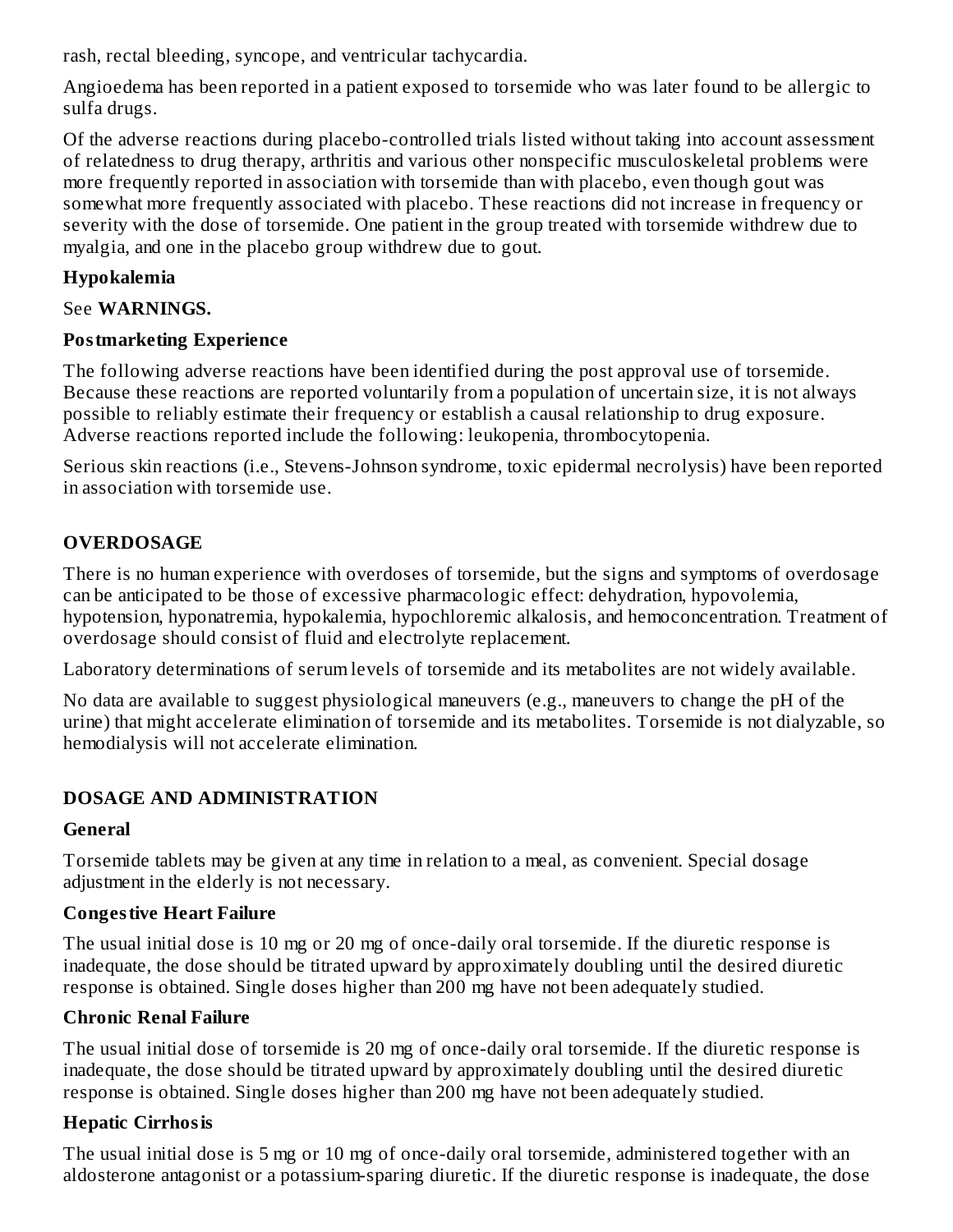should be titrated upward by approximately doubling until the desired diuretic response is obtained. Single doses higher than 40 mg have not been adequately studied.

Chronic use of any diuretic in hepatic disease has not been studied in adequate and well-controlled trials.

### **Hypertension**

The usual initial dose is 5 mg once-daily. If the 5 mg dose does not provide adequate reduction in blood pressure within 4 to 6 weeks, the dose may be increased to 10 mg once-daily. If the response to 10 mg is insufficient, an additional antihypertensive agent should be added to the treatment regimen.

### **HOW SUPPLIED**

Torsemide Tablets

5 mg - White to off white, round, biconvex, scored tablets.

Debossed PA 915 on one side and scored on the opposite side.

10 mg - White to off white, round biconvex, scored tablets .

Debossed PA 916 on one side and scored on the opposite side.

20 mg - White to off white, round biconvex, scored tablets in blistercards of 30 and 31 tablets.

Debossed PA 917 on one side and scored on the opposite side.

100 mg - White to off white, oval biconvex, scored tablets.

Debossed PA 918 on one side and scored on the opposite side.

### **STORAGE**

Dispense in a tight, light-resistant container as defined in the USP, with a child-resistant closure (as required).

Store at 20° to 25°C (68° to 77°F) [See USP Controlled Room Temperature].

Rx only

#### **REFERENCES**

Manufactured In Croatia By:

### **PLIVA Hrvatska d.o.o.**

Zagreb, Croatia

Manufactured For:

### **TEVA PHARMACEUTICALS USA**

Sellersville, PA 18960

Iss. 2/2011

**To report SUSPECTED ADVERSE REACTIONS, contact TEVA USA, PHARMACOVIGILANCE at tel: 1-888-838-2872 X6351 or drug.safety@tevausa.com; or FDA at 1-800-FDA-1088 or www.fda.gov/medwatch.**

#### **PRINCIPAL DISPLAY PANEL**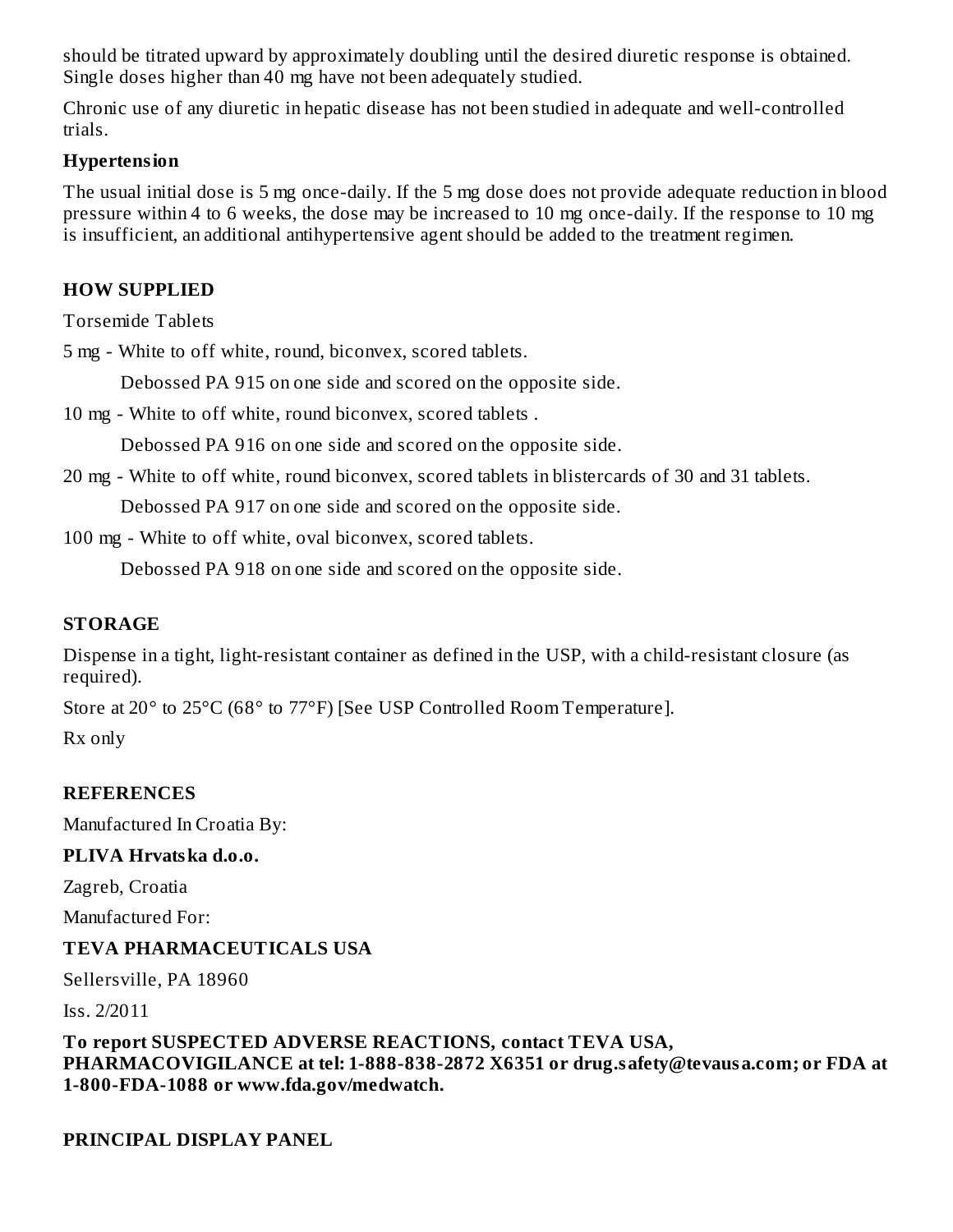| VLI NDC 0615-5575-39<br><b>TORSEMIDE</b><br>TABS 20 mg<br>LOT<br>5575<br>EXP | Rx<br>Only                                                                                 |    | (Mfg for Teva, NDC 50111-917-01)<br>Torsemide<br>Tabs 20 mg | Received:<br>24 <sub>1</sub><br>$.16 -$<br>$-23$<br>$31 -$<br>$-15-$<br>$-22-$<br>$30 -$<br>$-21-$<br>$29 -$<br>$-13-$<br>28<br>$-20.$<br>$-12-$<br>$27 -$<br>$-19-$<br>-11 - |                                                                                      |                                                                                      | STORE AT 20°-25°C (68°-77°F)<br><b>ISEE USP CONTROLLED ROOM TEMPERATURE)</b><br>Dispense in a tight, light-resistant container.<br>Each tab contains 20 mg Torsemide, USP |
|------------------------------------------------------------------------------|--------------------------------------------------------------------------------------------|----|-------------------------------------------------------------|-------------------------------------------------------------------------------------------------------------------------------------------------------------------------------|--------------------------------------------------------------------------------------|--------------------------------------------------------------------------------------|---------------------------------------------------------------------------------------------------------------------------------------------------------------------------|
| 11124-39<br>QTY<br>30                                                        |                                                                                            |    |                                                             | 26<br>$-10-$<br>25<br>START DATE _                                                                                                                                            | START TIME                                                                           | See Package Insert Binder for Dosage Information<br>FOR INSTITUTIONAL USE ONLY       |                                                                                                                                                                           |
| MFG BY PLIVA HRVATSKA<br>for TEVA USA                                        |                                                                                            |    |                                                             | Pkg By Yangard, Glasgow, KY 42141<br><b>TORSEMIDE</b><br>TABLET 20 mg                                                                                                         | Pkg By Vangard, Glazgow, KY 42141<br>TORSEMIDE<br>TABLET 20 mg                       | Pkg By Yangard, Glasgow, KY 42141<br><b>TORSEMIDE</b><br>TABLET 20 mg                | 10326 Rev 01                                                                                                                                                              |
| (NDC 50111-917-01)<br>PKG BY VANGARD<br>GLASGOW, KY 42141                    |                                                                                            | 16 | 8                                                           | <b>LOT 5575</b><br><u> 111   111   111   111   111</u>                                                                                                                        | <b>LOT 5575</b>                                                                      | <b>LOT 5575</b>                                                                      |                                                                                                                                                                           |
|                                                                              |                                                                                            |    |                                                             | Pkg By Vangerd, Gle<br>00W. KY 42141<br>TORSEMIDE<br>TABLET 20 mg                                                                                                             | Pkg By Vangerd, Glas<br>w. KY 42141<br><b>TORSEMIDE</b><br>TABLET 20 mg              | Pkg By Yangerd, Gle<br>00w. KY 42141<br><b>TORSEMIDE</b><br>TABLET 20 mg             | Pkg By Venpard, Glas-<br>w. KY 42141<br><b>TORSEMIDE</b><br>TABLET 20 mg                                                                                                  |
| 30                                                                           | 23                                                                                         | 15 | $\overline{7}$                                              | <b>LOT 5575</b><br>IIII III III III III                                                                                                                                       | <b>LOT 5575</b><br>III III III III III III                                           | <b>LOT 5575</b><br><u> HEILIN (ILILIUM HE</u>                                        | <b>LOT 5575</b>                                                                                                                                                           |
|                                                                              |                                                                                            |    |                                                             | Plug By Yangerd, Glengow, KY 42141<br><b>TORSEMIDE</b><br>TABLET 20 mg<br><b>LOT 5575</b>                                                                                     | Pkg By Vangard, Glasgow, KY 42141<br>TORSEMIDE<br>TABLET 20 mg<br><b>LOT 5575</b>    | Pkg By Yangerd, Glengow, KY 42141<br><b>TORSEMIDE</b><br>TABLET 20 mg<br>LOT 5575    | Pkg By Vangard, Glasgow, KY 42141<br>TORSEMIDE<br>TABLET 20 mg<br><b>LOT 5575</b>                                                                                         |
| 29                                                                           | 22                                                                                         | 14 | 6                                                           | <u> 11   11   11   11   11   11   11</u>                                                                                                                                      |                                                                                      | <u> 1111   1111   1111   1111   111</u>                                              |                                                                                                                                                                           |
|                                                                              |                                                                                            |    |                                                             | Pkg By Vangerd, Gli<br>00W. KY 42141<br>TORSEMIDE<br>TABLET 20 mg<br>LOT 5575                                                                                                 | Pkg By Vangerd, Glas-<br>m. KY 42141<br>TORSEMIDE<br>TABLET 20 mg<br><b>LOT 5575</b> | Pkg By Vangard, Gla<br>00W. KY 42141<br>TORSEMIDE<br>TABLET 20 mg<br><b>LOT 5575</b> | Pkg By Vangard, Gla.<br>w. KY 42141<br>TORSEMIDE<br>TABLET 20 mg<br>LOT 5575                                                                                              |
| 28                                                                           | 21                                                                                         | 13 | 5                                                           |                                                                                                                                                                               |                                                                                      |                                                                                      |                                                                                                                                                                           |
|                                                                              |                                                                                            |    |                                                             | Plog By Vangard, Glasgow, KY 42141<br>TORSEMIDE<br>TABLET 20 mg<br><b>LOT 5575</b>                                                                                            | Pkg By Vangard, Glasgow, KY 42141<br>TORSEMIDE<br>TABLET 20 mg<br><b>LOT 5575</b>    | Pkg By Yangard, Glasgow, KY 42141<br>TORSEMIDE<br>TABLET 20 mg<br><b>LOT 5575</b>    | Pkg By Vangard, Glasgow, KY 42141<br>TORSEMIDE<br>TABLET 20 mg<br><b>LOT 5575</b>                                                                                         |
| 27                                                                           | 20                                                                                         | 12 | 4                                                           |                                                                                                                                                                               | <b>IIII II</b> III                                                                   |                                                                                      | IIII III <sub>I</sub> IIII IIII                                                                                                                                           |
|                                                                              |                                                                                            |    |                                                             | Pkg By Vangerd, Gle<br>00W. KY 42141<br>TORSEMIDE<br>TABLET 20 mg<br>LOT 5575                                                                                                 | Pilo By Venourd, Glass<br>w. KY 42141<br>TORSEMIDE<br>TABLET 20 mg<br>LOT 5575       | Pkg By Vangerd, Glesgow, KY 42141<br>TORSEMIDE<br>TABLET 20 mg<br><b>LOT 5575</b>    | No. KY 42141<br>Pkg By Venoerd, Glas<br>TORSEMIDE<br>TABLET 20 mg<br>LOT 5575                                                                                             |
| 26                                                                           | 19                                                                                         | 11 | 3                                                           |                                                                                                                                                                               | <u>m nimi miridi ma</u>                                                              |                                                                                      |                                                                                                                                                                           |
|                                                                              |                                                                                            |    |                                                             | Pkg By Yangerd, Glengow, KY 42141<br>TORSEMIDE<br>TABLET 20 mg<br><b>LOT 5575</b>                                                                                             | Pkg By Vangard, Glasgow, KY 42141<br>TORSEMIDE<br>TABLET 20 mg<br><b>LOT 5575</b>    | lazgow, KY 42141<br>Pkg By Yang<br>TORSEMIDE<br>TABLET 20 mg<br><b>LOT 5575</b>      | Pkg By Vangard, Glascow<br>EY 42141<br>TORSEMIDE<br>TABLET 20 mg<br><b>LOT 5575</b>                                                                                       |
| 25                                                                           | 18                                                                                         | 10 | $\overline{\mathbf{2}}$                                     | III III III III III                                                                                                                                                           | DI LINI ANG PANGHALAN DI                                                             | <u>m një dërëshm</u>                                                                 |                                                                                                                                                                           |
|                                                                              |                                                                                            |    |                                                             | KY 4214<br>Pkg By Ya<br>TORSEMIDE<br>TABLET 20 mg<br><b>LOT 5575</b>                                                                                                          | Ping By !<br>(4214)<br>TORSEMIDE<br>TABLET 20 mg<br><b>LOT 5575</b>                  | 4214<br>Pkg By Y<br>TORSEMIDE<br>TABLET 20 mg<br><b>LOT 5575</b>                     | CY 42141<br>Pkg By<br>TORSEMIDE<br>TABLET 20 mg<br>LOT 5575                                                                                                               |
| 24                                                                           | 17<br>:Omnicare The overall configuration of this package is a trademark of Omnicare, Inc. | 9  | -1                                                          |                                                                                                                                                                               | <u> 1111 - 1111 - 1111 1111 1111 111</u>                                             | <u> ALI III ALI ALI III ALI ALI ALI ALI </u>                                         |                                                                                                                                                                           |

# Torsemide Tablets 20mg

| <b>TORSEMIDE</b>                                                               |                         |                    |  |                              |          |  |  |
|--------------------------------------------------------------------------------|-------------------------|--------------------|--|------------------------------|----------|--|--|
| torsemide tablet                                                               |                         |                    |  |                              |          |  |  |
|                                                                                |                         |                    |  |                              |          |  |  |
| <b>Product Information</b>                                                     |                         |                    |  |                              |          |  |  |
| Product Type                                                                   | HUMAN PRESCRIPTION DRUG | Item Code (Source) |  | NDC:0615-5575(NDC:50111-917) |          |  |  |
| <b>Route of Administration</b>                                                 | ORAL                    |                    |  |                              |          |  |  |
|                                                                                |                         |                    |  |                              |          |  |  |
|                                                                                |                         |                    |  |                              |          |  |  |
| <b>Active Ingredient/Active Moiety</b>                                         |                         |                    |  |                              |          |  |  |
| <b>Ingredient Name</b><br><b>Basis of Strength</b>                             |                         |                    |  |                              | Strength |  |  |
| TORSEMIDE (UNII: W31X2H97FB) (TORSEMIDE - UNII:W31X2H97FB)<br><b>TORSEMIDE</b> |                         |                    |  |                              | $20$ mg  |  |  |
|                                                                                |                         |                    |  |                              |          |  |  |
|                                                                                |                         |                    |  |                              |          |  |  |
| <b>Inactive Ingredients</b>                                                    |                         |                    |  |                              |          |  |  |
|                                                                                | <b>Ingredient Name</b>  |                    |  |                              | Strength |  |  |
| CROSPOVIDONE (UNII: 68401960MK)                                                |                         |                    |  |                              |          |  |  |
| ANHYDROUS LACTOSE (UNII: 3SY5LH9PMK)                                           |                         |                    |  |                              |          |  |  |
| MAGNESIUM STEARATE (UNII: 70097M6I30)                                          |                         |                    |  |                              |          |  |  |
| CELLULOSE, MICRO CRYSTALLINE (UNII: OP1R32D61U)                                |                         |                    |  |                              |          |  |  |
| PO VIDONE (UNII: FZ989GH94E)                                                   |                         |                    |  |                              |          |  |  |

ı